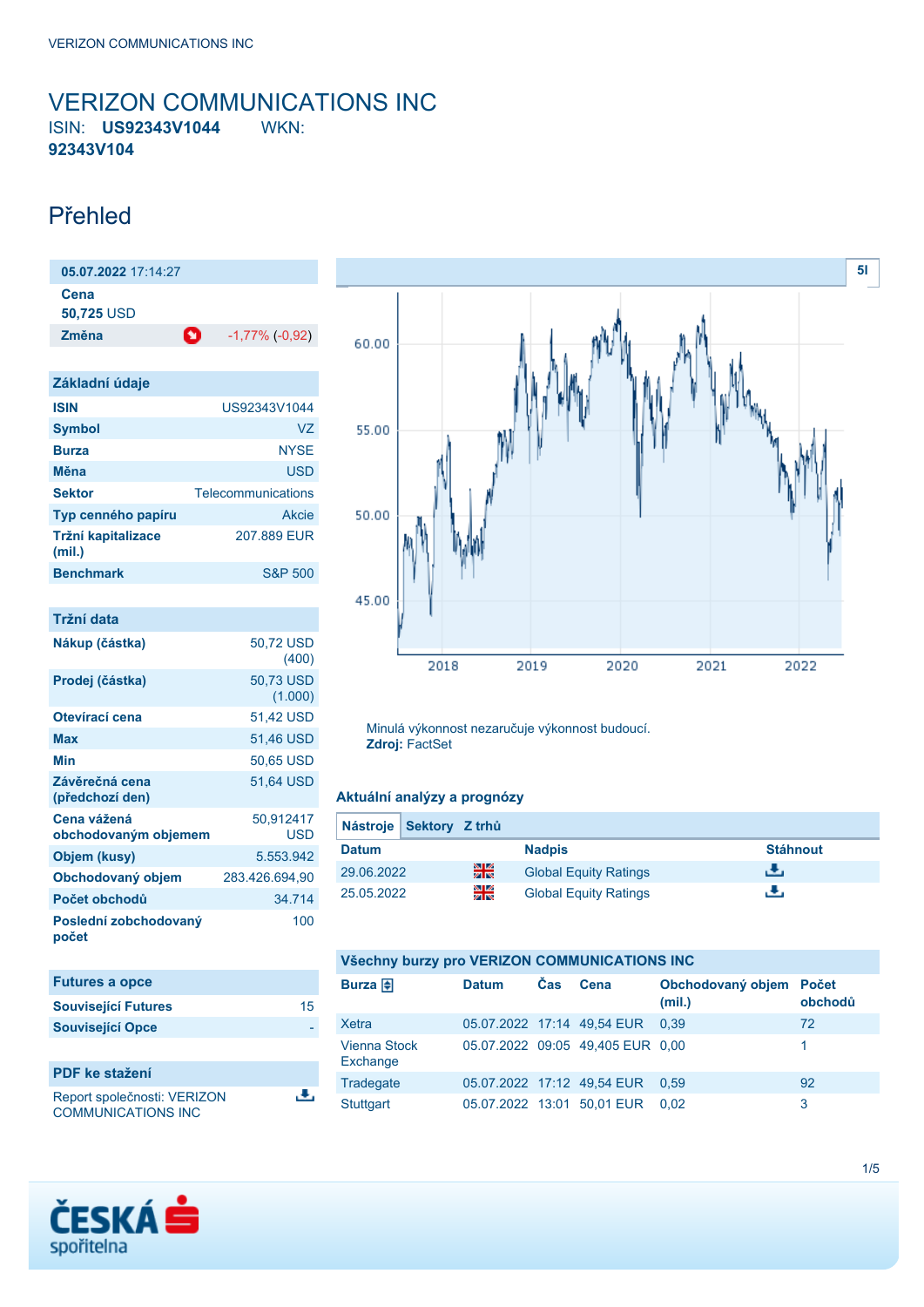| <b>SIX Swiss</b><br>Exchange    | 03.06.2022 17:36 53.88 USD |                                    | 0.00 |                |
|---------------------------------|----------------------------|------------------------------------|------|----------------|
| <b>SIX Swiss</b><br>Exchange    | 16.03.2022 17:35 55,70 CHF |                                    | 0.00 |                |
| <b>NYSE</b>                     |                            | 05.07.2022 17:14 50,725 USD 283,43 |      | 34.714         |
| <b>Munich</b>                   | 05.07.2022 08:06 49.46 EUR |                                    | 0.00 | 1              |
| <b>London Stock</b><br>Exchange | 05.07.2022 15:48 51,02 USD |                                    | 0.00 | 12             |
| Hanover                         |                            | 05.07.2022 08:01 49.455 EUR 0.00   |      | 1              |
| Hamburg                         |                            | 05.07.2022 08:01 49,455 EUR 0,00   |      | 1              |
| <b>Frankfurt</b>                | 05.07.2022 16:22 49.42 EUR |                                    | 0.06 | 8              |
| Euronext Brussels               | 28.02.2020 16:04 54,00 USD |                                    | 0.03 | $\overline{2}$ |
| <b>Duesseldorf</b>              | 05.07.2022 17:01 49,44 EUR |                                    | 0.00 | 6              |
| <b>Berlin</b>                   |                            | 05.07.2022 08:08 49.485 EUR 0.00   |      | 1              |

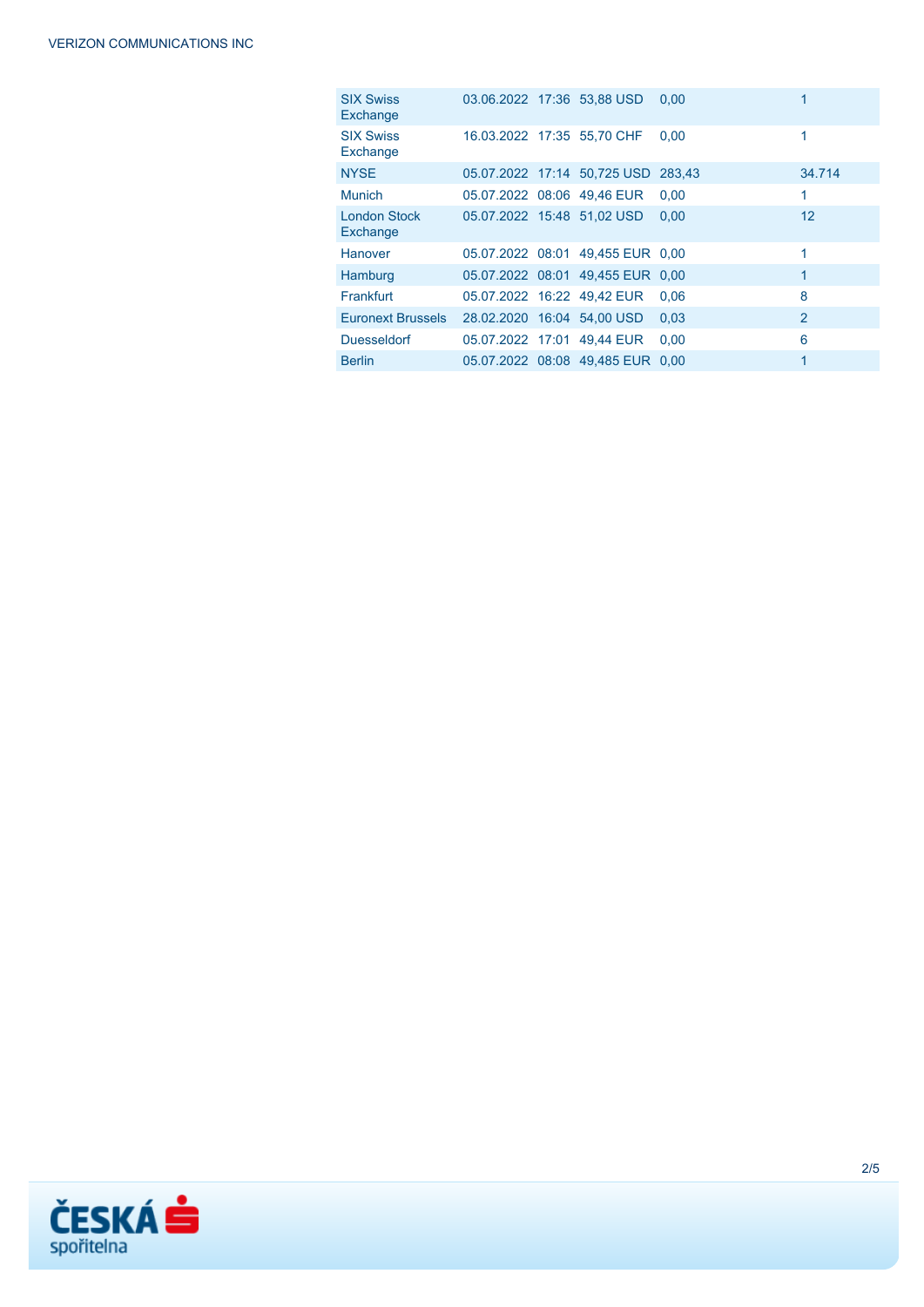# Detaily

**05.07.2022** 17:14:27

**Cena**

**50,725** USD

**Změna** -1,77% (-0,92)

| Základní údaje               |                    |
|------------------------------|--------------------|
| <b>ISIN</b>                  | US92343V1044       |
| <b>Symbol</b>                | VZ                 |
| <b>Burza</b>                 | <b>NYSE</b>        |
| Měna                         | <b>USD</b>         |
|                              |                    |
| <b>Sektor</b>                | Telecommunications |
| Typ cenného papíru           | Akcie              |
| Tržní kapitalizace<br>(mil.) | 207,889 FUR        |
| <b>Benchmark</b>             | <b>S&amp;P 500</b> |

| Tržní data                          |                      |
|-------------------------------------|----------------------|
| Nákup (částka)                      | 50,72 USD<br>(400)   |
| Prodej (částka)                     | 50.73 USD<br>(1.000) |
| Otevírací cena                      | 51,42 USD            |
| Max                                 | 51,46 USD            |
| Min                                 | 50.65 USD            |
| Závěrečná cena<br>(předchozí den)   | 51,64 USD            |
| Cena vážená<br>obchodovaným objemem | 50,912417<br>USD     |
| Objem (kusy)                        | 5.553.942            |
| Obchodovaný objem                   | 283.426.694.90       |
| Počet obchodů                       | 34.714               |
| Poslední zobchodovaný<br>počet      | 100                  |

## **Výkonnost a riziko**

|                   | 6m       | 1r       | 3r       |
|-------------------|----------|----------|----------|
| Výkonn. (%)       | $-0.62%$ | $-8,26%$ | $-8,86%$ |
| Výkonn. (abs.)    | $-0,32$  | $-4.65$  | $-5,02$  |
| <b>Beta</b>       | 0.29     | 0.26     | 0,45     |
| <b>Volatilita</b> | 21,48    | 17.73    | 19.54    |



Minulá výkonnost nezaručuje výkonnost budoucí. **Zdroj:** FactSet

| 50,950 USD (16.112.556) |
|-------------------------|
| 50,620 USD (19.655.777) |
| 51,417 USD (23.641.968) |
| 52,729 USD (21.053.070) |
| 55,510 USD (21.04.2022) |
| 45,549 USD (02.05.2022) |
| 56,850 USD (21.07.2021) |
| 45,549 USD (02.05.2022) |
|                         |

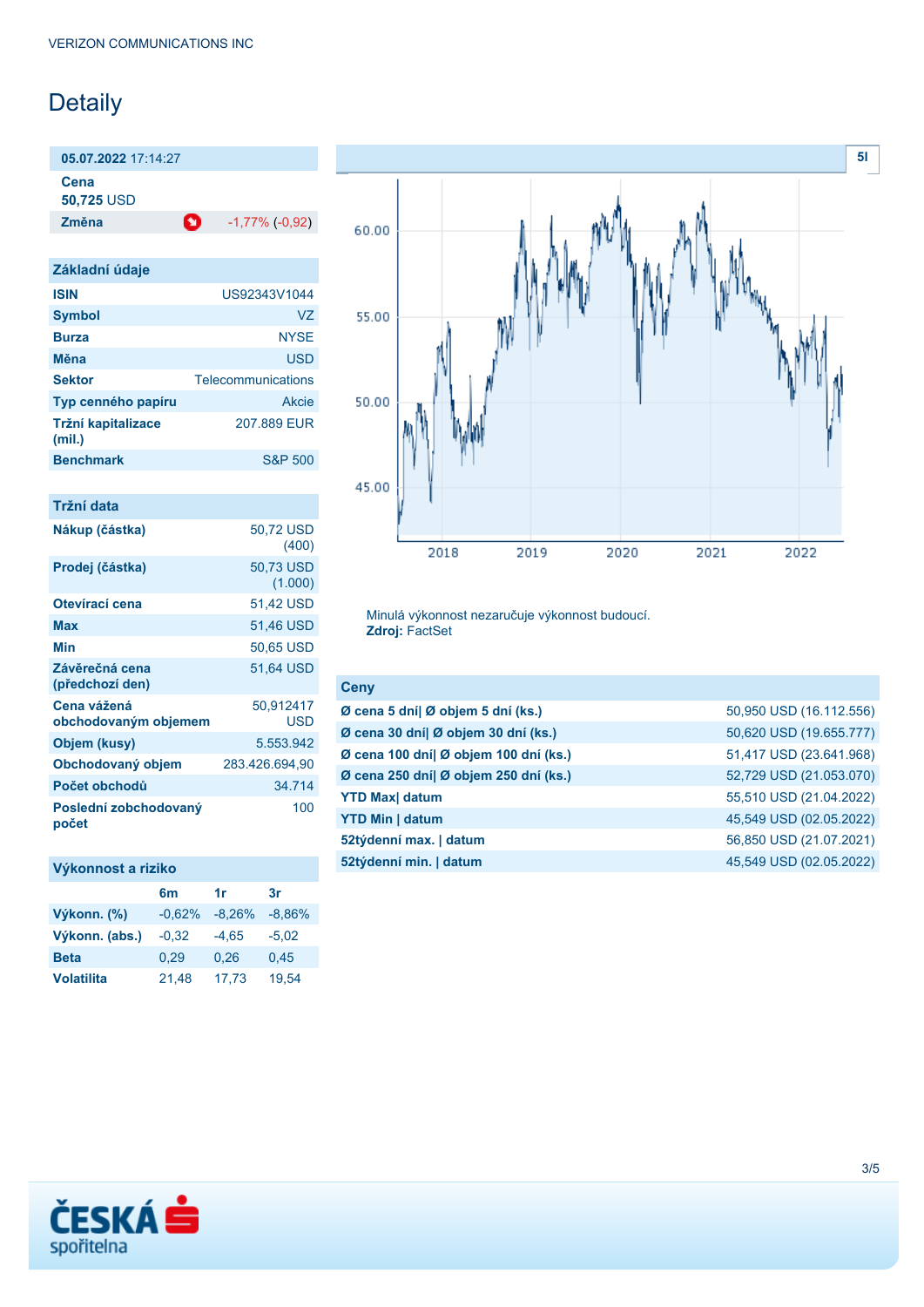# Profil společnosti

#### **Logo společnosti**



### **Kontakty**

VERIZON COMMUNICATIONS INC.

- -

1095 Avenue of the Americas - 10036 New York

Telefon:1-212-395-1000

Fax:1-212-869-3265

[E-mail:-](mailto:-)

**PDF ke stažení**

Report společnosti: VERIZON COMMUNICATIONS INC

ٹ

#### **Profil společnosti**

Verizon Communications, Inc. is a holding company, which engages in the provision of communications, information, and entertainment products and services to consumers, businesses, and governmental agencies. It operates through the Verizon Consumer Group (Consumer) and Verizon Business Group (Business) segments. The Consumer segment provides consumer-focused wireless and wire line communications services and products. The Business segment offers wireless and wire line communications services and products, video and data services, corporate networking solutions, security and managed network services, local and long distance voice services, and network access to deliver various Internet of Things (IoT) services and products. The company was founded in 1983 and is headquartered in New York, NY.

| Členové představenstva       |                                             |  |
|------------------------------|---------------------------------------------|--|
| Carol Tomé                   | Member of Board of<br><b>Directors</b>      |  |
| <b>Clarence Otis</b>         | Member of Board of<br><b>Directors</b>      |  |
| Daniel<br>Schulman           | Member of Board of<br><b>Directors</b>      |  |
| Gregory<br>Weaver            | Member of Board of<br><b>Directors</b>      |  |
| Laxman<br>Narasimhan         | Member of Board of<br><b>Directors</b>      |  |
| <b>Mark Bertolini</b>        | Member of Board of<br><b>Directors</b>      |  |
| <b>Melanie Healey</b>        | Member of Board of<br><b>Directors</b>      |  |
| <b>Rodney Slater</b>         | Member of Board of<br><b>Directors</b>      |  |
| <b>Roxanne Austin</b>        | Member of Board of<br><b>Directors</b>      |  |
| <b>Shellye</b><br>Archambeau | Member of Board of<br><b>Directors</b>      |  |
| <b>Hans Vestberg</b>         | <b>Chairman of Managing</b><br><b>Board</b> |  |
| <b>Craig Silliman</b>        | <b>Member of Executive</b><br>Committee     |  |
| Diego Scotti                 | <b>Member of Executive</b><br>Committee     |  |
| James J.<br>Gerace           | <b>Member of Executive</b><br>Committee     |  |
| <b>Kyle Malady</b>           | <b>Member of Executive</b><br>Committee     |  |
| Manon<br><b>Brouillette</b>  | <b>Member of Executive</b><br>Committee     |  |
| <b>Matthew D. Ellis</b>      | <b>Member of Executive</b><br>Committee     |  |
| <b>Rima Qureshi</b>          | <b>Member of Executive</b><br>Committee     |  |
| <b>Ronan Dunne</b>           | <b>Member of Executive</b><br>Committee     |  |
| <b>Rose Stuckey</b>          | <b>Member of Executive</b>                  |  |